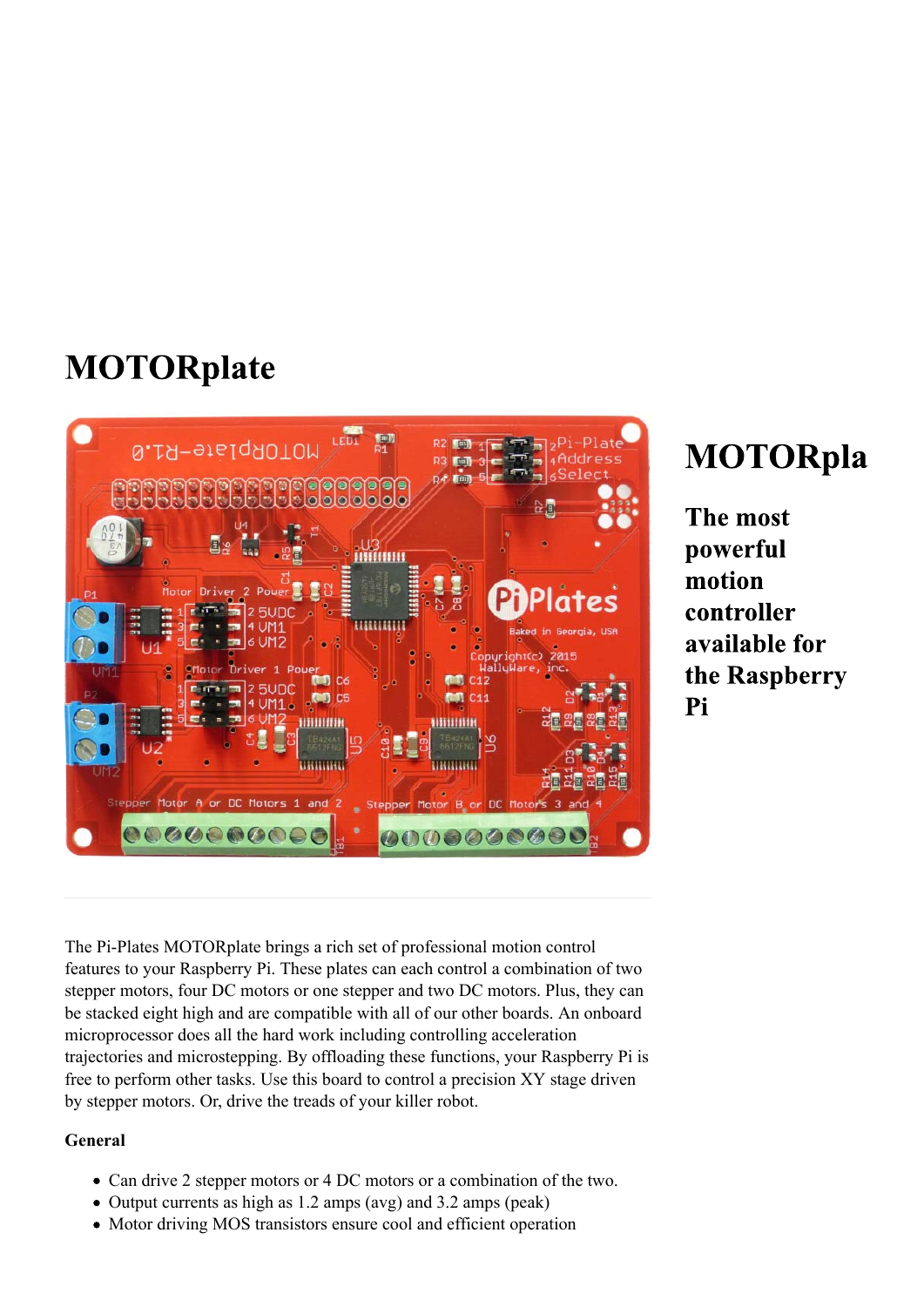- Auxiliary power inputs with selectors and reverse-voltage-protection allow each motor controller chip to be powered by either the:
	- The Raspberry Pi 5VDC supply
	- $\circ$  A dedicated power input (15V MAX)
- Dedicated onboard processor
- Calculates and provides real time acceleration trajectories
- Allows for future code updates
- Only needs two dedicated RPI pins (GPIO 25 and CE1)<sup>1</sup>
- All features accessible via rich Python command set
- Compatible with all versions of Raspberry Pi
- Design allows up to eight MOTORplate boards to be stacked together for eight times the drive capability: 16 stepper motors or 32 DC motors!
- Uses less than 10mA of DC current during standby<sup>2</sup>
- Conforms to ROHS, FCC Part 15 Class A, and CE standards
- All inputs ESD and overvoltage protected
- +5 and ground available on terminal blocks for powering hall effect sensors, optoisolators, and limit switches
- Includes programmable LED
- Compatible with ServoBlaster
- 100% Tested
- Detailed Online Users Guide with Examples
- Dimensions: 100mm long x 75mm wide X 15mm high

### **Stepper Motor Driver**

- Up to two dedicated bipolar stepper drivers
- Step rates as high as 2000sps
- Acceleration and Deceleration from 0 to 5 seconds
- Supports full and half steps
- Supports 4 and 8 microstepping resolutions
- Functions include MOVE, JOG, STOP, and OFF
- Supports dynamic speed changes
- Coil drive voltages as high as 15VDC

## **DC Motor Driver**

- Up to four dedicated DC motors
- Bidirectional direction control
- Ten-bit PWM speed control for each motor
- Acceleration and Deceleration from 0 to 5 seconds
- Functions include START and STOP
- Supports dynamic speed changes
- Motor drive voltages as high as 15VDC
- Dedicated tachometer for each motor allows for speed control

#### **Sensor / Tachometer Inputs**

- 4 protected inputs
- Can be used for closed loop speed control of DC motors
- Can be used to send a stepper motor to a "home" position
- 3.3 and 5.0 logic compatible
- 10K Ohm pullup resistors on each input
- Can be polled or programmed to generate an interrupt on change<sup>3</sup>
- Frequency counter on each input for measuring tachometer signals. Coarse